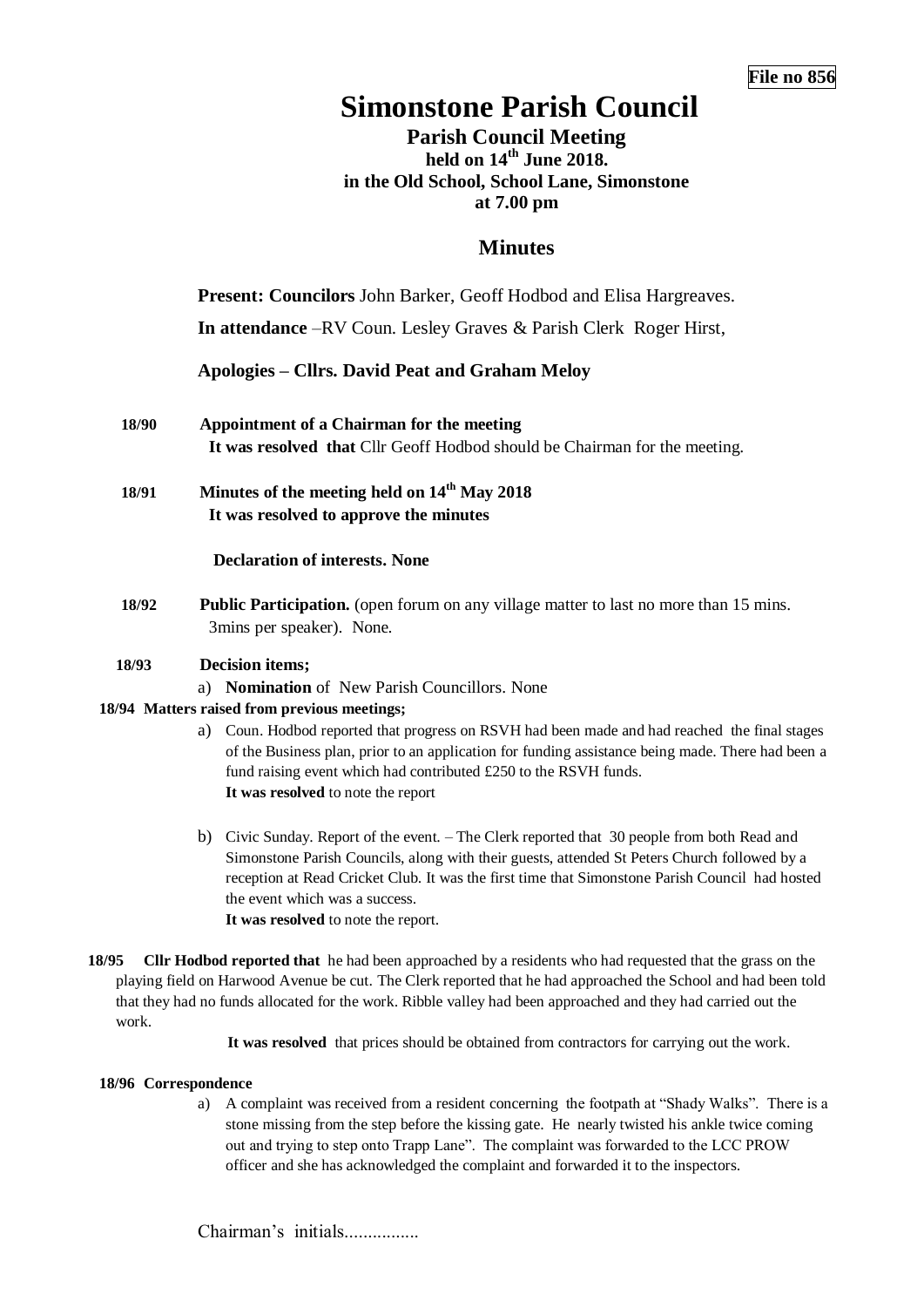**It was resolved** to note the report

**18/97 Information Commissioner's Office** note on Data protection for information had been circulated.

 **It was resolved that** in future all emails to non Council recipients should be sent using the Blind address options.

#### **18/98 LALC**

a) **Neighbourhood Planning Workshop.** Details had been circulate. **It was resolved** that the Clerk attend the Workshop and that a request be made from members of the Parish Liaison meeting for information on the procedure and the benefits they have gained by developing the Plan.

**18/99 RV LALC A** response to the branch's letter querying standard of highway repairs following work carried out by contractors had been circulated .  **It was resolved to note the report** 

#### **18/100LCC**

- **a) Community transport consultation was competed**, forwarded and acknowledged**. It was resolved** to note the report
- b) **Highways – Street Lighting Survey had been circulated. It was resolved** to note the report.
- c) **Children and Family** Wellbeing Service is based in the community in order to work more flexibly and details had been circulated. **It was resolved** to note the report

**18/101Meeting of Read Parish Council,** Councilor Barker to report.

#### **18/102Planning**

| 3/2018/0436                    | Officer David Hewitt 01200 414505                                             | Grid Reference |
|--------------------------------|-------------------------------------------------------------------------------|----------------|
| Application for tree works     | DATE VALID: 22/05/2018                                                        |                |
| Development Address:           | Trees 15 School Lane Simonstone Burnley BB12 7HR                              |                |
| <b>Development Description</b> | Crown thinning, lifting and reduction to Copper Beech and Silver Birch        |                |
|                                | protected by TPO                                                              |                |
| Parish Council comments        | Having viewed the 2 trees between 13 and 15 there is no objection to the work |                |
|                                | as outlined above.                                                            |                |

- **18/103Martholme Greenway** Coun Barker reported that the opening ceremony of the Greenway between Simonstone Lane and Gooseleach Wood was attended by Nigel Evens MP who traversed it's whole length and congratulated the Team of volunteers who constructed the path and the students of Blackburn university engineering Department in designing and manufacturing the 2 bridges and installing them on the 7<sup>th</sup> June 2018. **It was resolved** to note the report.
- **18/104Spot On**. The Clerk reported on "The Haunted Man". St Peters Church may be the venue for the performance as enquires are proceeding - Friday 19<sup>th</sup> Oct. **It was resolved** to note the report.

#### **18/105Finance**

a) **The Clerk reported** that details of the National Pay Award for Clerks for next Two Year had been received.

**It was resolved** that the Parish Council agrees to accept the award.

Chairman's initials.................